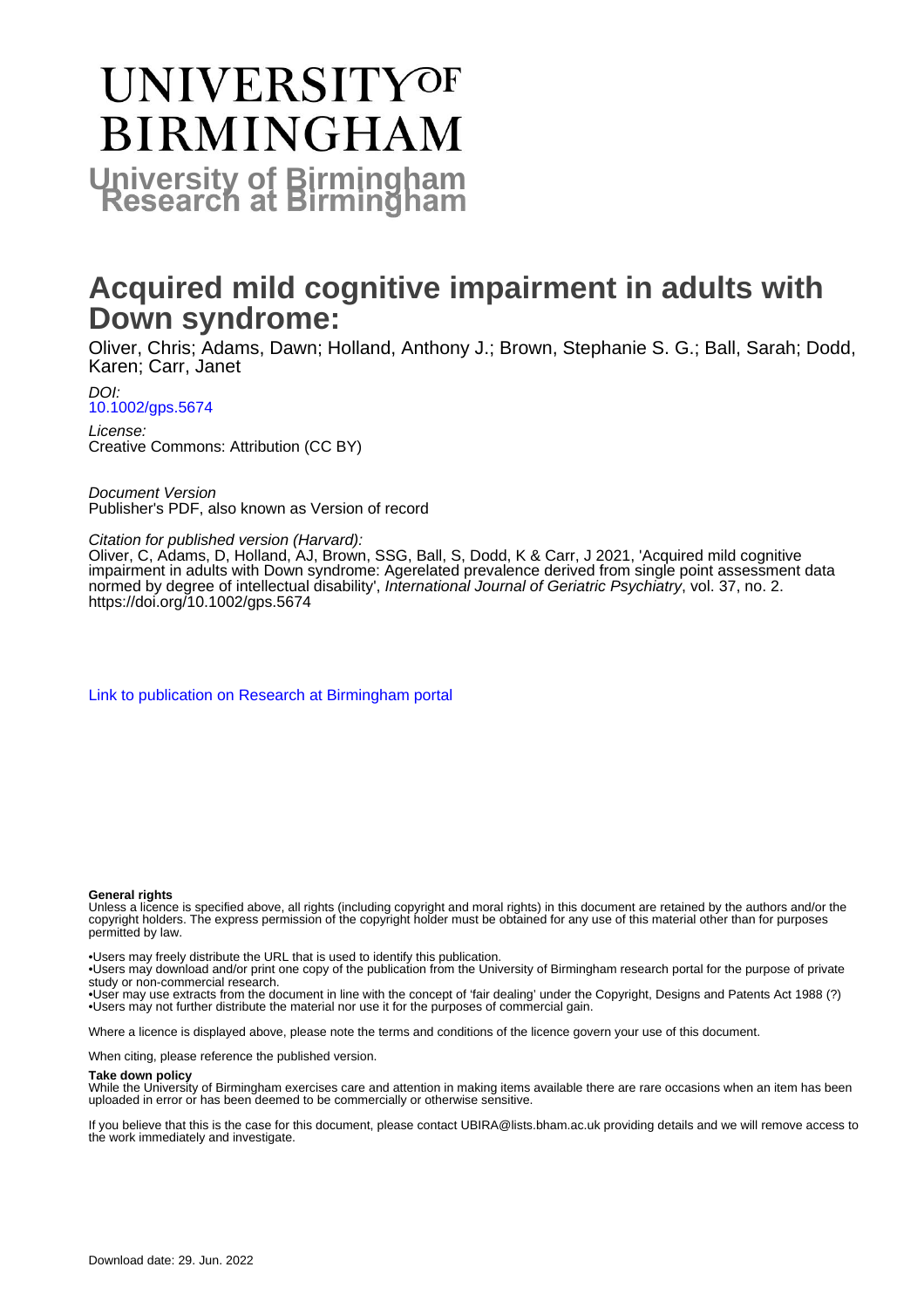DOI: [10.1002/gps.5674](https://doi.org/10.1002/gps.5674)

# **RESEARCH ARTICLE**



#### **WILEY** Geriatric Psychiatry

# **Acquired mild cognitive impairment in adults with Down syndrome: Age‐related prevalence derived from single point assessment data normed by degree of intellectual disability**

|                                                                             | Chris Oliver <sup>1</sup>   Dawn Adams <sup>2</sup>   Anthony J. Holland <sup>3</sup>   Stephanie S. G. Brown <sup>3</sup> $\bullet$ |
|-----------------------------------------------------------------------------|--------------------------------------------------------------------------------------------------------------------------------------|
| Sarah Ball <sup>3</sup>   Karen Dodd <sup>4</sup>   Janet Carr <sup>5</sup> |                                                                                                                                      |

1 School of Psychology, University of Birmingham, Birmingham, UK

<sup>2</sup>Autism Centre of Excellence, Griffith University, Brisbane, Australia

<sup>3</sup>Section of Developmental Psychiatry, Department of Psychiatry, University of Cambridge, Cambridge, UK

4 Psychology Department, Surrey and Borders Partnership NHS Foundation Trust, Leatherhead, UK

5 Little Bookham, Surrey, UK

#### **Correspondence**

Chris Oliver, School of Psychology, University of Birmingham, Edgbaston, Birmingham, B15 2TT, UK. Email: [c.oliver@bham.ac.uk](mailto:c.oliver@bham.ac.uk)

#### **Funding information**

Down Syndrome Association; Medical Research Council; Alzheimer's Research UK

# **Abstract**

**Background:** Individuals with Down syndrome (DS) are at significant risk for early onset Alzheimer's disease (AD), likely due to the triplication of genes on chromosome 21 that facilitate AD neuropathology. To aid the effective early diagnosis of dementia in DS, we demonstrate the strategy of using single point assessment of cognitive performance with scoring normed for degree of intellectual disability to generate age related prevalence data for acquired mild cognitive impairment (AMCI).

**Methods:** Four hundred and twelve adults with DS were assessed using the Neuropsychological Assessment of dementia in adults with Intellectual Disability. Normative data, banded by degree of intellectual disability, allowed identification of AMCI by atypical deviation from expected performance.

**Results:** AMCI was evident in approximately 20% of adults with DS aged 40 and under, 40% aged 41–50 and 45% aged 51 and over. Relative risk increased significantly in those aged 46 and over. Analysis of prevalence by 5‐year age bands revealed two peaks for higher prevalence of AMCI.

**Conclusions:** Psychometric data indicate single point assessment of AMCI is possible for the majority of adults with DS. Two peaks for age-related prevalence of AMCI suggest the risk for onset of AD conferred by trisomy of chromosome 21 is moderated by another factor, possibly ApoE status.

#### **KEYWORDS**

ageing, Alzheimer's disease, dementia, Down syndrome, intellectual disability, mild cognitive impairment, neuropsychological assessment

#### **Key points**

� Acquired mild cognitive impairment (AMCI) in people with Down syndrome (DS) can be assessed using a single point of assessment by reference to normative neuropsychological performance banded by degree of intellectual disability.

This is an open access article under the terms of the Creative Commons Attribution License, which permits use, distribution and reproduction in any medium, provided the original work is properly cited.

© 2021 The Authors. International Journal of Geriatric Psychiatry published by John Wiley & Sons Ltd.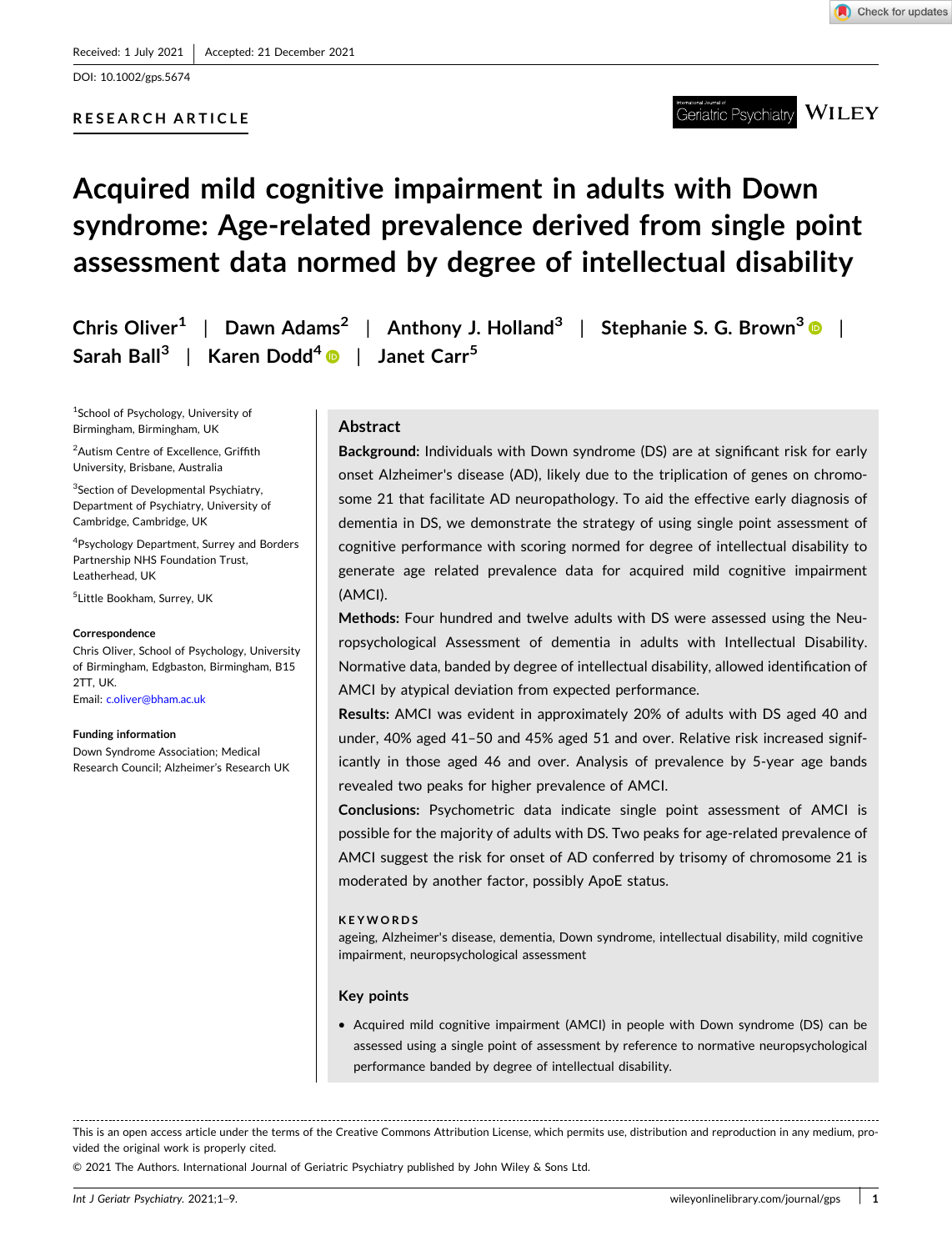- � Prevalence of AMCI in people with DS rises from 20% in those aged under 40 years to 45% in those aged over 50 years.
- � Two peaks for age related AMCI suggest risk of onset of Alzheimer's disease in people with DS might be moderated by ApoE status.

### **1** <sup>|</sup> **INTRODUCTION**

Down syndrome (DS) is a neurodevelopmental disorder that results from full or partial trisomy of chromosome 21 with subsequent gene overexpression. In addition to genetic alterations which dictate atypical development, chromosome 21 also contains a number of genes linked to the pathogenesis of Alzheimer's disease (AD) pa-thology.<sup>[1](#page-8-0)</sup> Therefore, the prevalence of AD in DS is very high, with neurodegeneration at autopsy apparent in virtually all individuals with DS aged 40 years or over, and clinical dementia presenting in up to 70% of individuals by age  $60<sup>2,3</sup>$  Diagnosis of dementia in this population relies predominantly on informant‐based reports, however, there is a need to ensure that AD is diagnosed early and accurately to maximize the efficiency of future therapeutic de-velopments that aim to slow disease progression.<sup>[4](#page-8-0)</sup> More recently, neuropsychological and structured diagnostic evaluations have been developed which identify informant reported changes in the cognitive and functional domains required to meet diagnostic criteria for dementia.<sup>5</sup> While these methods have generated increasingly robust estimates of the prevalence of dementia, there is limited knowledge of pre‐dementia mild cognitive impairment or acquired mild cognitive impairment (AMCI) in people with DS, which has clinical importance with regard to screening, or for estimation of rates of significant age-related impairment. A key challenge for the identification of AMCI in DS is the inherent intellectual disability within the population. For the effective assessment of brain health in people with DS, the necessity is to identify early cognitive deterioration that exceeds that predicted by the degree of intellectual disability.

In the general population, the presence of AMCI requires evidence of cognitive change greater than expected for age which does not interfere with activities of daily living.<sup>[6](#page-8-0)</sup> Within the general population AMCI is considered a significant risk marker for the subsequent development of the clinical features of AD, and both are considered continuation of the same, progressive disease process.<sup>[7](#page-8-0)</sup> Given the high prevalence of significant densities of age-related neuropathological cerebral plaques and tangles in people with DS, there is good reason for suspecting that rates of AMCI might be high in people with DS and occur at a comparatively early age. There are data that support this assumption, as working memory is compromised both in adults with DS immediately prior to the diagnosis of dementia<sup>8</sup> and in those with DS without substantial functional impairment but who are older. $9$  A recent study shows that verbal communication, particularly receptive language is a significant predictor of AMCI in a DS sample with a mean age of 51 years,  $^{10}$  $^{10}$  $^{10}$  which is supported by similar findings of the predictive value of language, communication and memory domains in AMCI-DS.<sup>[11](#page-8-0)</sup> Recent

longitudinal research of cognitive ability in ageing DS individuals likewise demonstrated that informant‐based ratings of memory performance were sensitive to early-stage cognitive decline.<sup>[12](#page-8-0)</sup>

In combination with data on accelerated change in executive function in DS, $^{13}$  these findings suggest that early cognitive decline can be reliably detected. In summary, the identification of early cognitive change as a potential risk marker for later dementia in people with DS is important, but assessment must identify cognitive impairment beyond that expected given the level of intellectual disability alone.

In this study, we seek to generate age specific prevalence data for AMCI in adults with DS by using the test battery of the Neuropsychological Assessment of dementia in adults with Intellectual Disability (NAID). $14,15$  This assessment includes the evaluation of both early stages of dementia (working memory) and later stages (agnosia, aphasia, and apraxia) and thus might identify impairment indicative of AMCI that is associated with dementia. To achieve this, we employ a novel method for identifying abnormally poor performance on cognitive assessments by generating normative data banded by degree of intellectual disability for younger people with DS (to account for the effect of intellectual disability on cognitive performance in the absence of dementia). We then appraise the validity of these normative data with reference to the diagnosis of dementia and other neuropsychological assessments. Finally, we apply the method of identifying AMCI to a large dataset of NAID assessment scores for adults with DS to derive age banded prevalence figures for AMCI.

#### **2** <sup>|</sup> **METHOD**

#### **2.1** <sup>|</sup> **Participants**

Four hundred and 45 adults with DS aged 26 and over were recruited at six research sites. Participant subgroups for five of the six research sites are described elsewhere. $4,8,13,16,17$  The remaining research site recruited participants through a citywide baseline screening programme with no exclusion criteria based upon degree of intellectual disability, sensory impairments or dementia. Individuals recruited via referral to clinicians were excluded in order to minimise bias (*n* = 33). The final sample comprised 412 adults with DS, ranging from 26 to 74 years (mean  $=$  45.4, *sd*  $=$  9.9). Two hundred and twenty-seven (55.1%) were male. Mental age equivalents ranged between 19 (basal level) and 202 months (mean  $= 51.9$ ,  $sd = 29.1$ ) on the British Picture Vocabulary Scales (BPVS)<sup>[18](#page-8-0)</sup> and between basal and 227 months (mean =  $66.3$ ,  $sd = 36.1$ ) for the Vineland Adaptive Behavior Scales (VABS)<sup>19</sup> Daily Living Skills domain.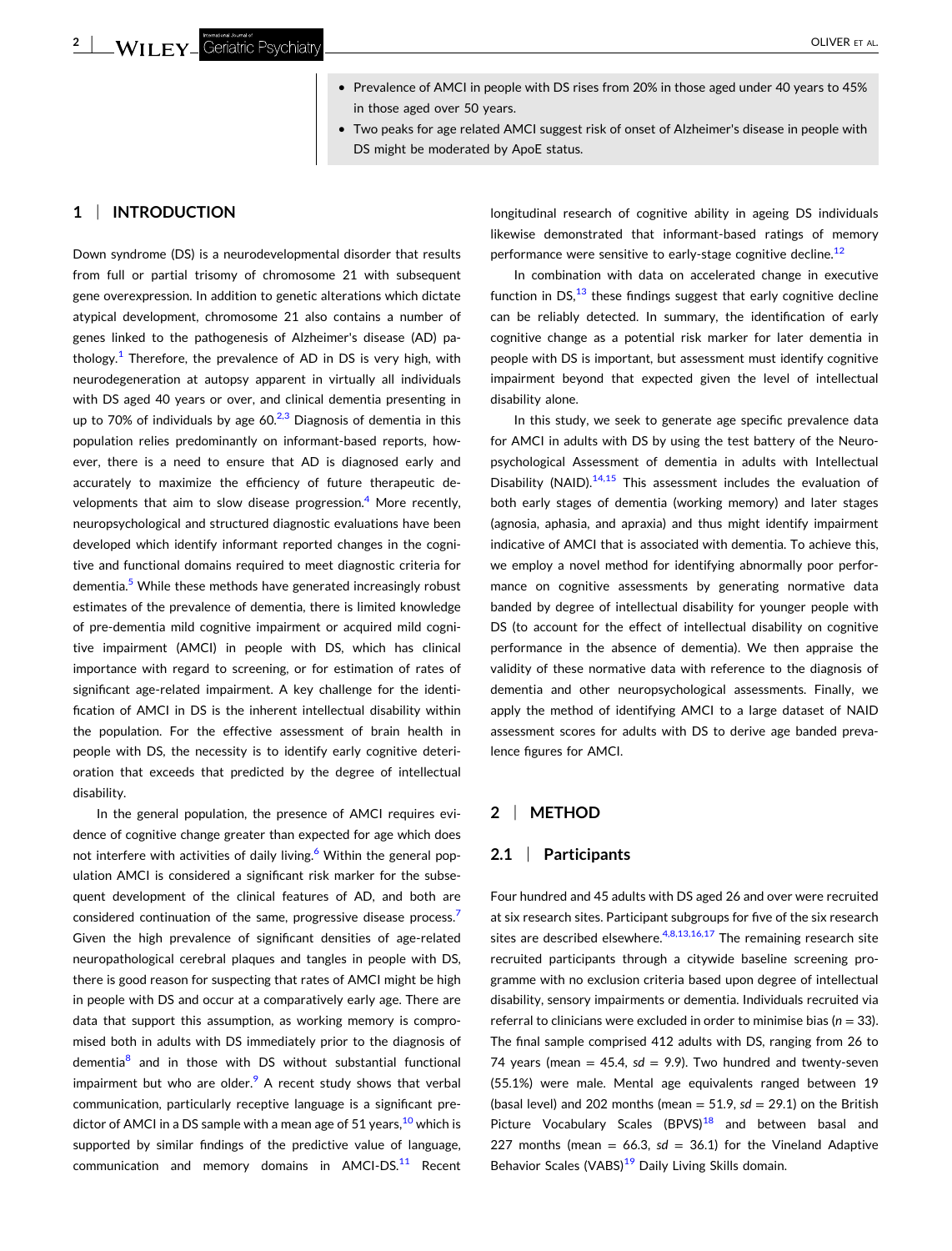# **2.2** <sup>|</sup> **Measures**

# 2.2.1 | Neuropsychological assessment of dementia in individuals with Intellectual Disabilities (NAID)

The six research sites each used slightly modified assessment batteries but all included at least two subscales of the NAID (72.1% of participants were administered the full NAID). The NAID comprises seven subscales: picture and object naming (anomia) and identification (aphasia), action on request (apraxia), object and picture memory (Working Memory), and memory for sentences. $8,15$  The orientation subscale was omitted due to inconsistencies in administration and scoring. The memory for sentences subscale was not used for the derivation of memory impairment due to performance potentially being compromised by hearing impairment.

The full administration procedure for the NAID is given by Oliver et al. $20-22$  Two domain scores, Early (memory) and Late (aphasia, agnosia and apraxia), are derived from NAID subscale scores based upon the sequence of decline identified by Oliver et al. $8$ 

Late subscales: Briefly, during the picture naming subscale, participants are presented with 14 pictures and asked to name each picture presented sequentially. For picture identification, the participants are presented with the same pictures and indicate which represents the word spoken. Praxis is assessed through action on request following instruction (e.g., 'clap your hands') and scored according to level of prompting required for the action to be completed.

Early subscales: In object and picture memory, participants were presented with 10 everyday objects (or pictures) and asked to name or sign them. Objects (or pictures) the participant could not name were discarded. Two objects were then selected, and the participant again named them. With the participant's eyes closed, one object is covered, and the participant opens their eyes and recalls the covered object. The procedure is repeated for two objects, then three, four, five and six objects.

# 2.2.2 | Internal consistency and concurrent validity of the NAID

To evaluate internal consistency and reliability of subscales, data from 5[8](#page-8-0) participants reported by Oliver et al. $<sup>8</sup>$  were analysed as all</sup> raw scores were available. Split‐half reliability (using the Spearman‐ Brown formula) and internal consistency (Cronbach's alpha) ranged from good (0.74, 0.82 respectively) to excellent (0.95, 0.96 respectively). Concurrent validity (Kendall's tau‐b) of the early and late domains and total score of the NAID and the Action on Request subscale against the Brief Praxis test (a reliable measure of both age and neuropathologically related changes in cognition for a wide range of ability levels) ranged from acceptable (0.64) to good (0.77).

The BPVS<sup>[18,23](#page-8-0)</sup> and the VABS-Survey Form<sup>[19](#page-8-0)</sup> were administered as measures of receptive language and adaptive behaviour to 98.5% and 57% of participants respectively. Differences in the use of measures were due to different assessment protocols across sites.

# 2.2.3 | The derivation of normative scores for the NAID banded by degree of intellectual disability

To minimise the influence of dementia on normative scores (see introduction), individuals 40 years and older were excluded from the following analyses. This resulted in a sample of 114, aged 26 to 39, with mental age equivalent scores on the BPVS and the VABS daily living skills domain ranging from 19 to 123 months and 18 to 189 months, respectively.

## **2.3** <sup>|</sup> **Normative data**

Normative score boundaries for NAID assessments were banded by mental age equivalent scores on the BPVS or VABS (Daily Living Skills domain), both of which remain relatively unaffected in the early stages of dementia. Five mental age equivalent ability bands were derived for the BPVS (up to 34 months mental age equivalent, 35– 46 months, 47–63 months, 64–85 and 86 months and over) and four for the VABS (up to 46 months, 47–64 months, 65–90 and 91 months and over). There were no significant differences in age or gender between ability bands derived from either assessment.

To determine mild cognitive impairment 'cut‐off' scores, which indicate deviation from the mean of varying sensitivity, $17$  were derived. Within ability bands, Z‐scores were calculated for each NAID subscale. Z‐scores below −1.5 were labelled as score 'of concern' and Z‐scores between −1.5 and −1 as scores 'of interest.' Similarly, to generate domain scores the raw score for each subscale was divided by the maximum possible score and summed to derive an aggregate proportional score. Scores 'of interest' and 'of concern' for domain and total scores were based upon Z‐score equivalents of aggregate proportional scores to allow for equal weighting for each subscale score. Agreement between classifications ('of interest,' 'of concern') derived from the BPVS and the VABS daily living skills domain was high (>79%) for both domain and total scores. The rationale and procedure for generating normative scores and tables of normative scores are given in Oliver et al., [20](#page-8-0)07.<sup>20</sup>

# 2.3.1 | Validity of the assessment of memory impairment

To assess the validity of the proposed 'of interest' and 'of concern' classification system for NAID scores, comparisons of classifications were made against an independent measure of cognitive decline for a subset of participants described in Oliver et al. $<sup>8</sup>$  Oliver et al.'s clas-</sup> sification placed participants into three categories based on change from baseline over 40 months on three subscales of the NAID (picture naming, picture identification and praxis), with the categories being no cognitive decline ( $n = 40$ ), moderate cognitive decline  $(n = 8)$ , severe cognitive decline  $(n = 7)$ . In order to ensure independence from the Oliver et al. classification system, this analysis was carried out on the memory subscales of the NAID (object and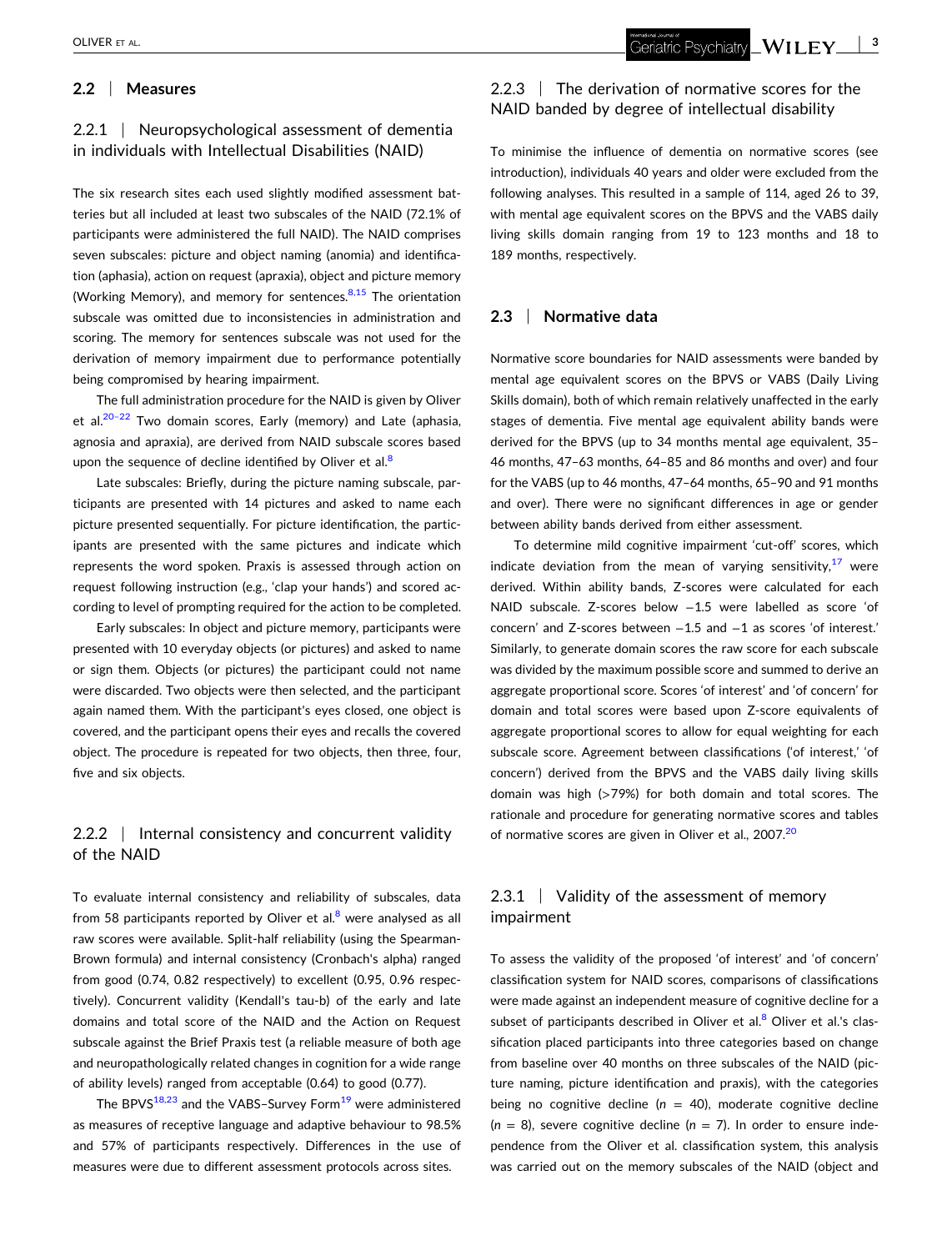**4** | **Will FY** Geriatric Psychiatry **All and Structure Control** Control of the Control Control Control Control Control Control Control Control Control Control Control Control Control Control Control Control Control Contro

picture memory) and used data from time points independent from that entered into the NAID normative database (i.e. data that were collected at 25 and 50 months post baseline in Oliver et al.'s study). Each individual's score from NAID subscales at 25 and 50 months was classified using the method described above. At both 25 and 50 months, there were significantly more individuals scoring within the expected range in the no cognitive decline sample than either the mild or severe cognitive decline groups. There were also significantly more individuals scoring at 'of interest' or 'of concern' in the severe cognitive decline group for both object  $(\chi^2[2] = 24.8, p \le 0.001;$  $\chi^2[2] = 30.0, p ≤ 0.001$ ) and picture memory ( $\chi^2[2] = 25.8, p ≤ 0.001;$  $\chi^2[2]=21.8, p \leq 0.001$ ). This analysis indicates that the proposed method shows robust concurrent validity when identifying memory impairment.

# 2.3.2 Comparison of the assessment of memory impairment with diagnosis of AMCI or dementia

To extend the evaluation of NAID score interpretation, classifications from a sample of 37 adults with DS, who participated in a total population study,  $13$  were compared to outcome of diagnosis using the Cambridge Examination for Mental Disorders of Older People with Down Syndrome and Others with Intellectual Disabilities (CAMDEX‐  $DS$ ).<sup>[24](#page-8-0)</sup> For this analysis, it would be expected that the number of participants diagnosed with either AMCI or dementia would be lower than that identified as showing AMCI by the NAID, as neuropsychological assessment is likely to be more sensitive. $8$  The diagnostic procedure was carried out in two phases, as per Holland et al.<sup>[4,5](#page-8-0)</sup> and Ball et al.<sup>[25](#page-8-0)</sup> First, an informant was interviewed using the CAMDEX-DS**.** Second, information from this interview was presented to a psychiatrist and psychologist for a consensus diagnosis blind to age, and neuropsychological test performance. As suggested by Ball et al.<sup>25</sup> diagnoses and severity of dementia were based upon CAM-DEX criteria<sup>26</sup> and diagnoses of AMCI based upon criteria suggested by Petersen et al.<sup>7</sup> Assessment of AMCI agreement with diagnosis of either AMCI or dementia was robust given the predicted difference (Kappa = 0.48) with discrepancies occurring in the expected direction (of nine participants identified as showing AMCI on the NAID, five were undiagnosed; of five diagnosed, four were identified as showing AMCI).

Overall, the reliability, internal consistency and validity analyses show that the method of score interpretation of the NAID is robust for the identification of AMCI.

# **3** <sup>|</sup> **RESULTS**

To examine the effect of age on performance on the NAID, Z‐scores (to allow comparison across subscales) were calculated for each subscale, domain and total score ( $n = 412$ ). Mean Z scores for age groups are shown in Table [1](#page-5-0) with results of Analysis of Variance comparisons across groups at subscale, domain and total score level.

These results show, as expected, a trend of decreased performance on subscales, domains and total scores of the NAID across age bands. Post‐hoc analyses show that those aged 30 or under perform significantly better than those aged 46 and over. On memory for objects and memory for pictures, this pattern is evident for those aged 36 to 40 years (i.e., they perform significantly better than those aged 46 and older). However, this pattern is not repeated in the 'early signs' domain where those aged 30 and under and aged 36 to 40 only perform significantly better than those aged 61 and over. On the 'late' signs individual subscales, with a few exceptions, those aged 30 and under have a significantly higher mean Z‐score than those aged 46 and over and those aged between 31 and 45 have a significantly higher mean Z-score than those aged 61 and over. This pattern is repeated in the 'late' domain score and the total score. These results provide strong evidence for considering the effect of age on performance on the NAID during the development of the normative data that is, the use of participants under 40 to derive normative data and methods of score interpretation. Analyses of the effect of gender on NAID scores at subscale or domain revealed no significant differences.

Of the 412 participants, VABS assessment data were not available for 123 (29.9%). Of the remaining participants memory impairment could not be derived for 100 (34.6%) for the early domain due to the substantial degree of intellectual disability being associated with scores within the normal range that extended to the test floor that is, a score of zero on a subscale would be expected given the degree of intellectual disability. All of these participants scored within the profound intellectual disability band. However, AMCI classifications could be derived for all participants for the late domain scores. Similarly, BPVS data were not available for 178 (43.2%) of participants; classification for the early domain was not possible for 68 (28.9%) of participants (96.2% within the profound/severe intellectual disability band) but was possible for late domain for all participants. It was possible to derive both early and late domain scores using the BPVS or the VABS for banding for 187 (79.9%) and 167 (57.8%) participants respectively. For the purpose of identifying memory impairment only, participants with valid early domain scores are included in the analyses. For the banding by degree of intellectual disability assessed by the VABS the mean age was  $43.69$  (SD =  $8.53$ , range 26–69), mean VABS daily living skills domain mental age equivalent was 81.39 (SD = 31.49, range 47-227) and 56.3% (94) were male. For the BPVS banded sample the mean age was 41.46  $(SD = 9.28,$  range 26-69), mean BPVS mental age equivalent was 64.06 months (SD = 24.67, range 35-202) and 55.1% (103) were male.

To determine the prevalence of AMCI in age bands, the classification method was applied to NAID scores in the early and late domains using normative z scores for bands of intellectual disability as determined by BPVS and VABS scores and combining scores of interest and scores of concern. Table [2](#page-6-0) shows the results of this analysis.

The data in Table [2](#page-6-0) show an increase in the proportion of participants with evidence of memory impairment across age bands. The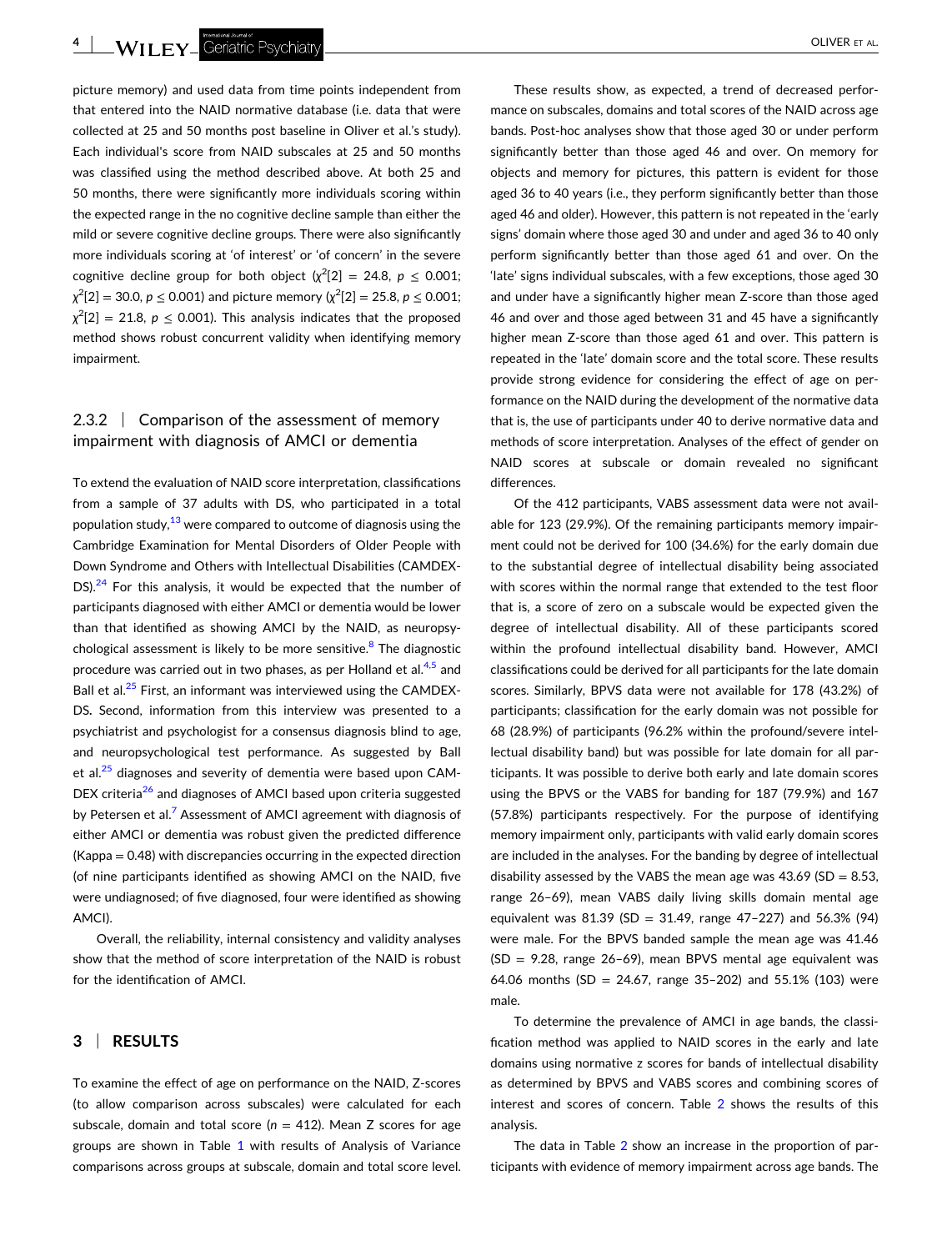| í                                                                 |  |
|-------------------------------------------------------------------|--|
| i                                                                 |  |
|                                                                   |  |
|                                                                   |  |
| $\overline{a}$                                                    |  |
|                                                                   |  |
|                                                                   |  |
| ֧֧֧֦֧֦֧֦֧֦֧֦֧֧֚֚֝֟֟֓֬֬ <u>֚֓</u>                                  |  |
|                                                                   |  |
| $\ddot{\phantom{a}}$                                              |  |
| l<br>l                                                            |  |
| į<br>l<br>¢                                                       |  |
| ì                                                                 |  |
|                                                                   |  |
| l<br>۱                                                            |  |
|                                                                   |  |
|                                                                   |  |
|                                                                   |  |
| ļ                                                                 |  |
|                                                                   |  |
| i<br>I<br>d                                                       |  |
| ׇ֚֘֝֬                                                             |  |
| Ï<br>i                                                            |  |
| ı<br>į                                                            |  |
|                                                                   |  |
| Ì<br>Ó                                                            |  |
| í<br>$\overline{\phantom{a}}$<br>ļ                                |  |
|                                                                   |  |
|                                                                   |  |
|                                                                   |  |
|                                                                   |  |
|                                                                   |  |
| į<br>١                                                            |  |
| ֚֓<br>i                                                           |  |
|                                                                   |  |
|                                                                   |  |
|                                                                   |  |
| ֚֓                                                                |  |
|                                                                   |  |
| ś                                                                 |  |
|                                                                   |  |
| i                                                                 |  |
| i                                                                 |  |
|                                                                   |  |
| j<br>j<br>ì                                                       |  |
| l<br>ׇׇ֚֕֡                                                        |  |
| ׇ֚֘֝֬<br>֚֓֡                                                      |  |
|                                                                   |  |
| י<br>Į<br>j                                                       |  |
| ֕<br>l                                                            |  |
| ׇ֚֓֡<br>j                                                         |  |
| j                                                                 |  |
| ׇ֬֕֕<br>i<br>l                                                    |  |
| j<br>֚֕֡                                                          |  |
| ĺ<br>۱                                                            |  |
| ľ<br>֖֖֖֖֖ׅ֪ׅ֖֪֪ׅ֖֪֪֪ׅ֖֧֪֪ׅ֖֚֚֚֚֚֚֚֚֚֚֚֚֚֚֚֚֚֚֚֚֚֚֚֚֡֝֝֝֝֝֝֝֝֝֝֝֝ |  |
|                                                                   |  |
|                                                                   |  |
| ł                                                                 |  |
| l<br>ı                                                            |  |
| ı                                                                 |  |
| l<br>ì<br>j                                                       |  |
| ı                                                                 |  |

<span id="page-5-0"></span>

|                        | Mean Z score for age band (years)          |                |                             |                             |                             |                             |                             |                               | <b>Statistic</b> |                |              |                                            |
|------------------------|--------------------------------------------|----------------|-----------------------------|-----------------------------|-----------------------------|-----------------------------|-----------------------------|-------------------------------|------------------|----------------|--------------|--------------------------------------------|
| Subscale               | $30$ and under $31 - 35$<br>$(n = 49) (A)$ | $(n = 30)$ (B) | $(n = 54)$ (C)<br>$36 - 40$ | $(n = 88)$ (D)<br>$41 - 45$ | $(n = 75)$ (E)<br>$46 - 50$ | $(n = 62)$ (F)<br>$51 - 55$ | $(n = 26)$ (G)<br>$56 - 60$ | 61 and over<br>$(n = 28)$ (H) |                  | Q<br>đ         |              | Post hoc                                   |
| Picture naming         | 0.52                                       | 0.08           | 0.13                        | 0.23                        | $-0.25$                     | $-0.24$                     | $-0.57$                     | $-1.0$                        | 7.7              | L              | 50.001       | $A > E$ , $G$ , $HC$ , $D > H$             |
| Picture identification | 0.50                                       | 0.18           | 0.29                        | 0.31                        | $-0.35$                     | $-0.39$                     | $-0.63$                     | $-1.0$                        | 10.2             | $\overline{a}$ | $\leq 0.001$ | $A > E$ , F, HB, C, D $>$ H                |
| Action on request      | 0.50                                       | 0.18           | 0.30                        | 0.16                        | $-0.28$                     | $-0.30$                     | $-0.54$                     | $-0.98$                       | 7.6              | $\overline{ }$ | ≤0.001       | $A > E$ , HB, C, D $>$ H                   |
| Object memory          | 0.35                                       | 0.09           | 0.56                        | 0.19                        | $-0.18$                     | $-0.35$                     | $-0.78$                     | $-0.81$                       | 9.2              | $\overline{ }$ | $\leq 0.001$ | A, D > GC > E, F, G, H                     |
| Picture memory         | 0.47                                       | 0.16           | 0.52                        | 0.11                        | $-0.38$                     | $-0.32$                     | $-0.36$                     | $-0.85$                       | Q.O              | N              | 50.001       | A, C > E                                   |
| Memory for sentences   | 0.56                                       | 0.06           | 0.57                        | 0.05                        | $-0.26$                     | $-0.12$                     | $-0.54$                     | $-0.55$                       | 9.2              |                | 50.001       | $A > G$ , HC $> E$ , G, H                  |
| 'Early' domain         | 0.40                                       | 0.17           | 0.50                        | 0.14                        | $-0.33$                     | $-0.36$                     | $-0.50$                     | $-0.72$                       | 6.6              | ↖              | ≤0.001       | A, C >                                     |
| Late' domain           | 0.55                                       | 0.16           | 0.26                        | 0.26                        | $-0.32$                     | $-0.34$                     | $-0.63$                     | $-1.1$                        | 10.1             | $\overline{ }$ | ≤0.001       | $A > E$ , $F$ , GB, $C$ , $D > H$          |
| Total score            | 0.54                                       | 0.18           | 0.36                        | 0.24                        | $-0.35$                     | $-0.38$                     | $-0.63$                     | $-1.1$                        | 10.4             | $\overline{ }$ | 50001        | $A > E$ , $F$ , $G$ , $H$ B, $C$ , $D > H$ |
|                        |                                            |                |                             |                             |                             |                             |                             |                               |                  |                |              |                                            |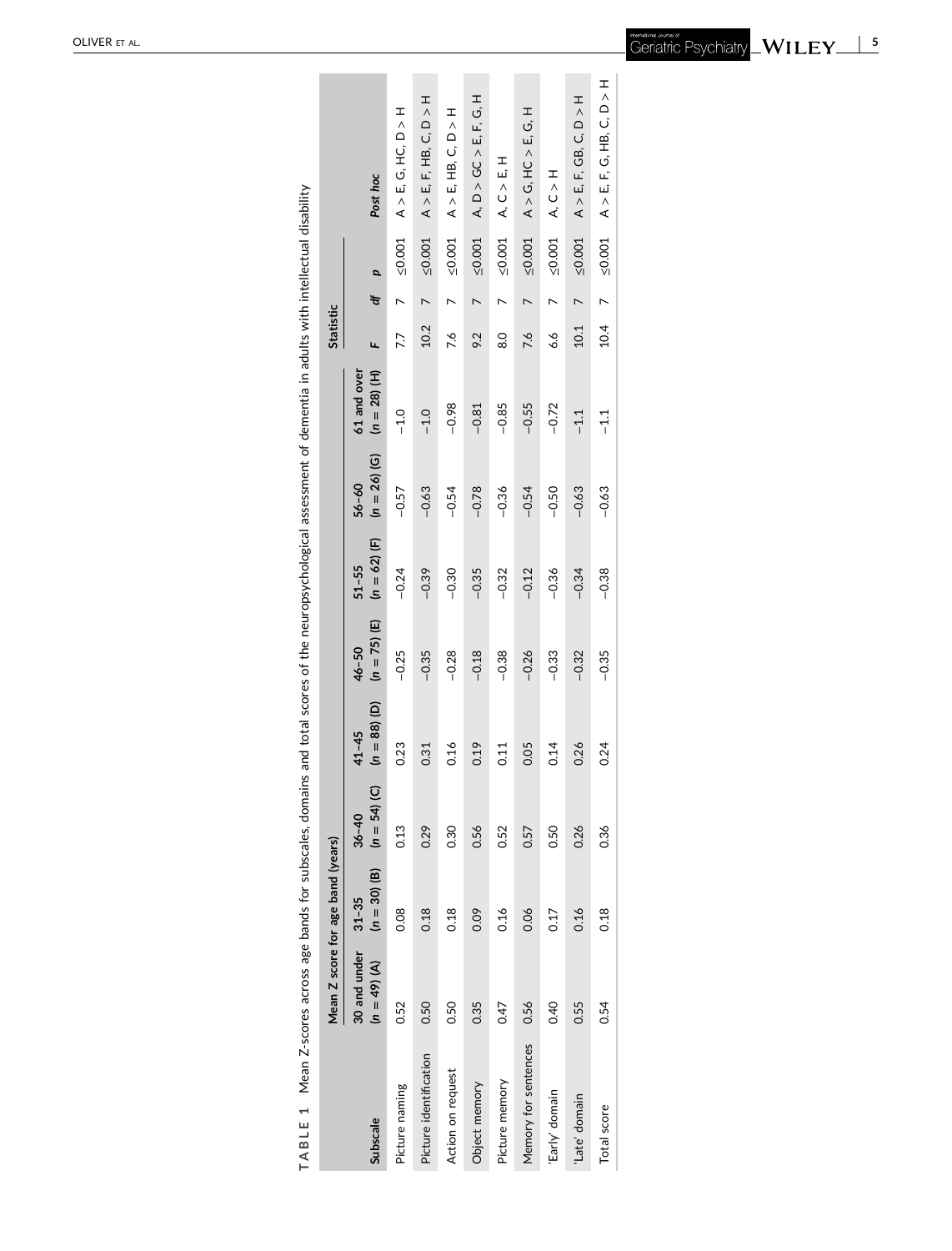<span id="page-6-0"></span>**TABLE 2** Proportions of adults with Down syndrome showing evidence of mild cognitive impairment as determined by scores banded by performance on the BPVS (upper panel) and the VABS (lower panel) broken down by age bands

|                        | Using normative data derived from the BPVS score |                  |                    |                    |                        |  |
|------------------------|--------------------------------------------------|------------------|--------------------|--------------------|------------------------|--|
|                        | 35 and under $(n = 58)$                          | $35-40 (n = 27)$ | $41 - 45$ (n = 46) | $45 - 50$ (n = 28) | 51 and over $(n = 28)$ |  |
| Early domain           | 8 (13.8%)                                        | 5 (18.5%)        | 10 (21.7%)         | 7(25.0%)           | 5(17.9%)               |  |
| Early and late domains | 2(3.5%)                                          | 2(7.4%)          | 4 (8.7%)           | 5 (17.9%)          | 5(17.9%)               |  |
| Total                  | 10 (17.3%)                                       | $7(25.9\%)$      | 14 (30.4%)         | 15 (42.9%)         | 13 (35.8%)             |  |
|                        |                                                  |                  |                    |                    |                        |  |
|                        | Using normative data derived from the VABS score |                  |                    |                    |                        |  |
|                        | 35 and under $(n = 32)$                          | $35-40 (n = 26)$ | $41 - 45$ (n = 48) | $45 - 50$ (n = 32) | 51 and over $(n = 29)$ |  |
| Early domain           | 3(9.4%)                                          | 4 (15.4%)        | 11 (22.9%)         | 7 (21.9%)          | 4 (17.2%)              |  |
| Early and late domains | 2(6.2%)                                          | 2(7.7%)          | 8 (16.7%)          | 7(21.9%)           | 9(31.3%)               |  |

Abbreviations: BPVS, British Picture Vocabulary Scales; VABS, Vineland Adaptive Behavior Scales.

proportions of participants showing AMCI across age bands and methods of ascertainment varied from 15.6% for those aged 35 and under using the VABS for normative banding to 48.5% for those aged 46–50 using the same method. Proportions for each age group derived by each method are broadly comparable. Statistical analyses revealed relative risk indices to be significant for the 41–45, 46–50 and the over 50 age groups compared to the 35 and under age group (relative risks of 2.53 [CI 1.05–6.09], 2.80 [CI 1.14–6.86] and 2.87 [CI 1.17–7.06), respectively) using the VABS for normative banding. For the BPVS banding method, the analyses revealed the relative risk index for those aged 46 to 50 was also significantly elevated compared to the 35 and under age group (2.49, CI 1.72– 5.04) and the comparison for the over 50 age group approached significance (2.07, CI 0.98–4.39). No other differences across age groups were evident. For 10‐year age bands the proportion of participants showing memory impairment using BPVS banding for those under 40 is 20%, for those 41–50 is 39.2% and for those 51 and over is 46.4%. Corresponding proportions for the VABS banding sample are: 19%, 41.25% and 44.8%. These proportions show a high degree of consistency across banding methods.

A more fine‐grained age group analysis was conducted for 288 participants for whom either BPVS or VABS derived AMCI NAID data were available. Table 3 shows that, in general, the prevalence of early cognitive impairment increases with age, with 19.1% of all participants and almost 50% of individuals aged 61 and over showing signs of early cognitive impairment. However, interestingly these data exhibit two peaks of high prevalence of AMCI over the collective DS lifespan (>30%), which indicates a group of experiencing early AMCI (46–50 years) and a group showing later onset of AMCI (61 and over).

### **4** <sup>|</sup> **DISCUSSION**

In this study, we analysed a large neuropsychological assessment dataset collected across cohorts of adults with DS using a novel strategy for identifying abnormally poor performance on tests

|                               | <b>TABLE 3</b> Percentage of individuals showing early cognitive |  |  |
|-------------------------------|------------------------------------------------------------------|--|--|
| impairment by 5-year age band |                                                                  |  |  |

| Age band (years) | % Showing early cognitive<br>impairment on total score |
|------------------|--------------------------------------------------------|
| 30 and under     | 8.4                                                    |
| $31 - 35$        | 3.8                                                    |
| $36 - 40$        | 12.2                                                   |
| $41 - 45$        | 15.9                                                   |
| $46 - 50$        | 32.0                                                   |
| $51 - 55$        | 21.6                                                   |
| $56 - 60$        | 20                                                     |
| 61 and over      | 47.6                                                   |
| All participants | 19.1                                                   |

relative to degree of intellectual disability and hence the presence of AMCI. Evaluation of the psychometric properties of the subscales and domain scores of the NAID showed split‐half reliability, internal consistency and concurrent validity with neuropsychological and diagnostic assessment were robust. NAID scores at subscale and domain level show a decline with age (see Table [1](#page-5-0)) as might be predicted given the increasing prevalence of dementia with age in adults with DS.<sup>[27](#page-8-0)</sup> In order to identify abnormally low scores on NAID subscales we generated normative data tables banded by degree of intellectual disability determined by standard assessments comparatively unaffected by the early stages of dementia. $^{17}$  $^{17}$  $^{17}$  These data tables were based on the expected performance of those under 40 in order to minimise any impact on the relationship between intellectual disability and performance on the NAID of dementia. By adopting this approach, an abnormally low score on any NAID subscale is unlikely to be accounted for by degree of intellectual disability alone. It is highly probable therefore, that abnormally poor performance within the early and late domains assessed by the NAID represents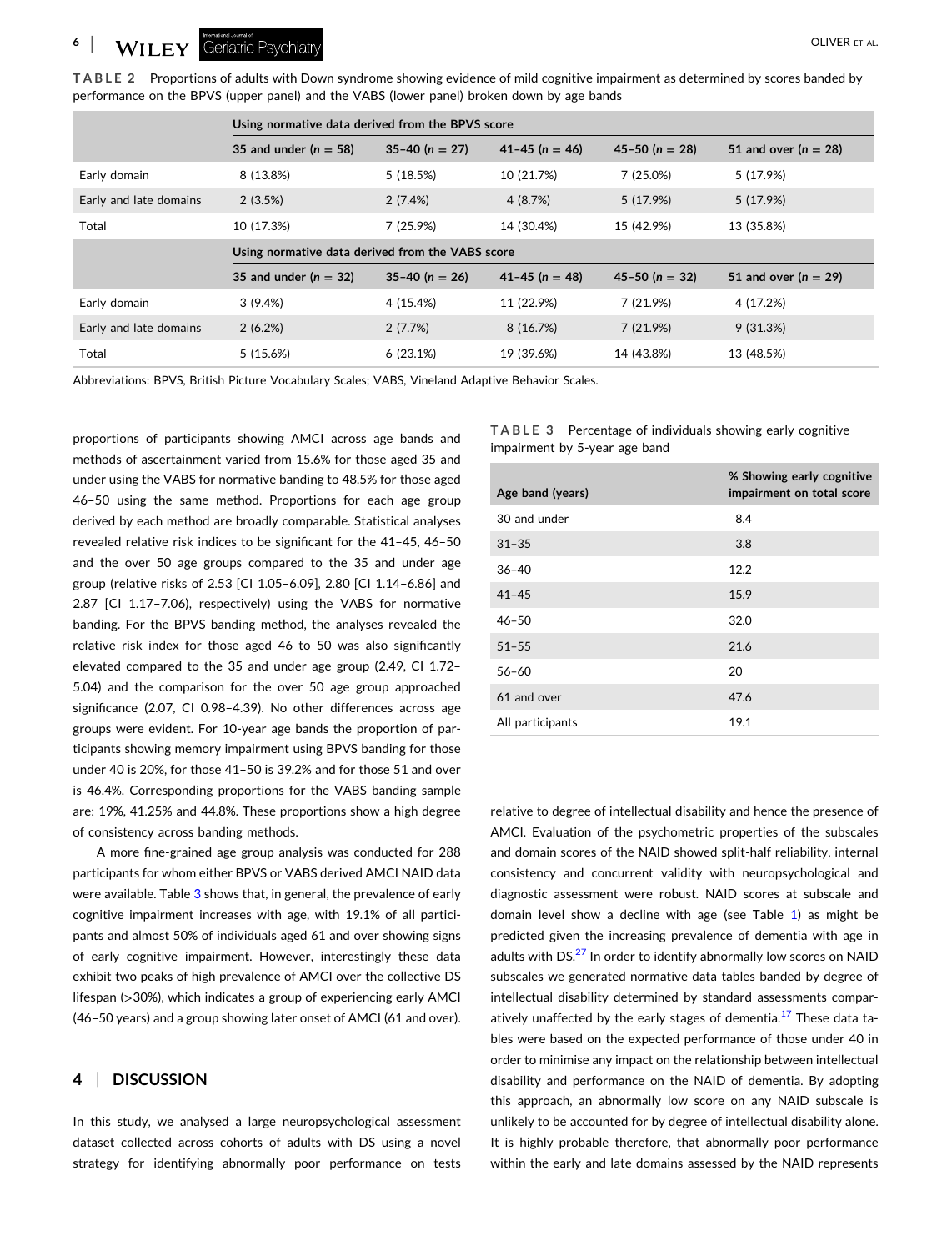cognitive decline consistent with either AMCI or dementia. It is notable that the two methods of determining the additional presence of age‐related memory impairment (banding by BPVS and VABS scores) generated similar age-related prevalence data (see Table [2](#page-6-0)) and this suggests that the data are valid.

The size of the sample allows estimates of age-related memory impairment in adults with DS to be calculated. The data in Table [2](#page-6-0) show that between 15.6% and 17.3% of those aged 35 and under evidence of acquired memory impairment with corresponding figures for those over 50 of 35.8%–48.5%. Prevalence data for 10‐year age bands are comparable to data generated in other studies of the prevalence of dementia and acquired cognitive impairment in people with DS.<sup>[4,5,27,28](#page-8-0)</sup>

A more granular approach to age‐banding, using 5‐year bands, exhibited a double peak of AMCI at ages 46–50 years and 61 and over, as shown in Table [1.](#page-5-0) These data suggest that subsets of individuals within the DS sample represent groups with differing vulnerability to cognitive impairment and AD development. We hypothesise that a possible explanation for this may be a second genetic hit arising from the ApoE4 variant, a gene known to increase risk for amyloid pathology in the brain. $29$  Additionally, other risk factors for AD development such as activated inflammatory processes<sup>30-33</sup> and life-style interactions<sup>34</sup> may play an accelerated role in this vulnerable group of DS individuals exhibiting mild cognitive impairment in their late forties. While further research is needed to delve into the causative factors of these two peaks for age related prevalence that we report here over the DS age-span, we show the utility of examining cognitive data in relation to age and degree of intellectual disability with a fine level of precision.

The estimates generated in this study show that for adults with DS over 40, approximately 40%–45% will evidence mild memory impairment beyond that expected given the degree of intellectual disability. As expected, the prevalence for AMCI is higher than the reported prevalence rates for dementia in the young age bands, because AMCI may be present but not at a level that meets criteria for dementia. In the older group, rates of greater than expected levels of memory impairment are remarkably similar to rates of dementia suggesting that memory impairment in the older groups is a consequence of AD dementia. However, the absence of diagnostic information means that it is not possible to draw this conclusion with certainty. This higher prevalence is also evident for estimates of cognitive deterioration in the longitudinal data of Oliver et al. $<sup>8</sup>$  It is also unclear whether this level of</sup> cognitive impairment has an impact on daily functioning in terms of adaptive behaviour. There is increasing evidence that cognitive changes associated with ageing in people with DS precipitates behaviour change that can require intervention $9,13,17$  and the relationship between memory and other cognitive impairments and behaviour change warrants examination.

We identified memory impairment using the criterion of abnormally poor performance on the early domain of the NAID (working memory) that might be accompanied by abnormally poor

performance on the late domain of the NAID and this strategy warrants comment. It is unlikely that abnormally poor performance on the NAID is due to intellectual disability as normative data were banded by degree of intellectual disability. It is also unlikely that participants in the latter stages of dementia were included in the estimates of prevalence as they would have been unable to score on the BPVS or would have scored at a very low level on the BPVS and consequently an early domain score cannot be generated (as the lower score boundary is at floor level for the working memory test, see Methods). In combination, these procedures removed those with a profound intellectual disability and those with advanced dementia from the analyses, although it proved possible to assess those with advanced dementia on late domains only. Additionally, it is possible that the method of determining any abnormally low score will overestimate memory impairment, as low scores within bands are inevitable given test error. However, the validity of the identification of memory impairment appears robust against both neuropsychological and diagnostic assessment thus indicating the strategy is appropriate. Additionally, the elevated prevalence in older age bands indicates memory impairment over and above that expected by chance. We show here utility of the NAID as a neuropsychological tool for detecting AMCI in the DS population with robustness and sensitivity. In larger, more general cognitive test batteries used in DS cohorts at high‐risk for dementia, it was shown that while there is clear evidence that AMCI can be identified at the cognitive domain level, statistical methodology and inclusion/exclusion of covariates can lead to differing results. $35$  Similarly to the CAMCOG-DS, $25$  tailoring and validation of the NAID for the DS population specifically ensures sensitivity to the AMCI‐DS clinical phenotype.<sup>36</sup>

The identification of AMCI in adults with DS facilitates early identification of cognitive change and thus the examination of the relationship with critical biological correlates. There is a need for more sensitive assessment for the outcome of intervention studies and delay or change of memory ability, for example, would be a useful variable. Clinically, identification of AMCI would enable services to be proactive in providing support and in planning future service delivery. Identification of cognitive impairment in people with DS could prompt services and careers to implement support and intervention strategies that enhance quality of life and minimise the impact of AMCI and dementia on well-being. The possibility of the identification of early cognitive change in adults with DS also has clear implications for age‐related screening for the earliest signs of dementia. In a personal capacity, the early identification of AMCI for people with DS, as with the general population, allows for the more effective usage of treatments, a more active individual role in healthcare and decision making, better support for the family and person with DS and improved understanding within this support system. On the whole, early AMCI diagnosis has a positive impact for patients and their families, and while disadvantages such as potential distress may occur, the overall advantage is that early AMCI diagnosed individuals benefit from improved professional and career support.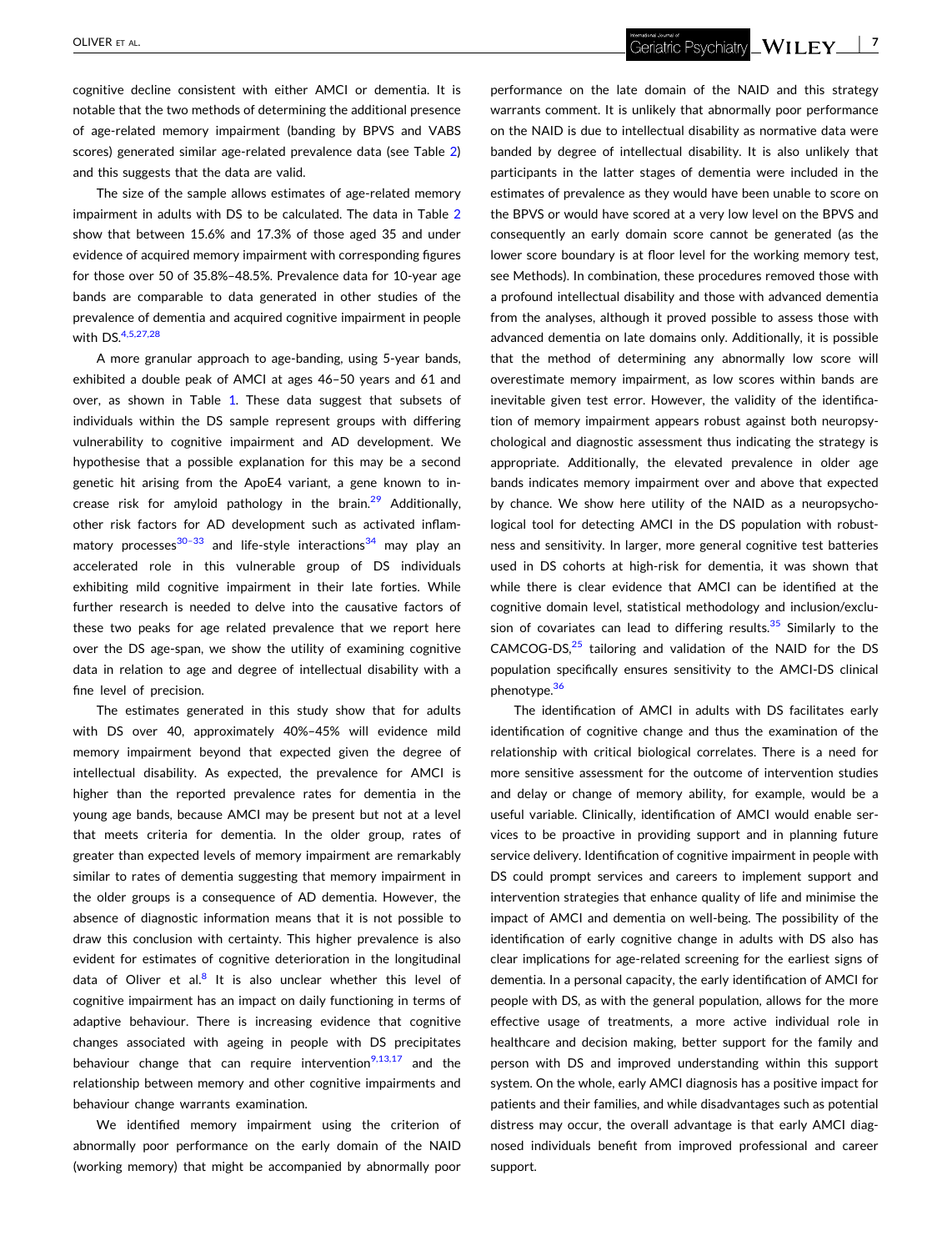#### <span id="page-8-0"></span>**ACKNOWLEDGEMENTS**

We are grateful to all the participants for their time and commitment. Contribution to participant identification and data collection was made by: T. Basra, M. Broquard, S. Kalsy, E. Konstandinidi, S. McQuillan and S. Peters. The Down Syndrome Association, Alzheimer's Research‐UK (AR‐UK) (AR‐UK‐PG2015‐23) and Medical Research Council (MRC) (G1002252) provided funding.

#### **AUTHOR CONTRIBUTIONS**

C. Oliver contributed to design, data analysis, manuscript writing. D. Adams contributed to design, data collection, data analysis, manuscript writing. A. J. Holland contributed to design, data analysis, manuscript writing. S. S. G. Brown contributed to manuscript writing. S. Ball contributed to data collection, manuscript writing. K. Dodd contributed to design, data collection, manuscript writing. J. Carr contributed to design, data collection.

#### **DATA AVAILABILITY STATEMENT**

Data available on request from the authors.

#### **ORCID**

*Stephanie S. G. Brown* <https://orcid.org/0000-0002-8747-7770> *Karen Dodd* <https://orcid.org/0000-0001-9378-1069>

#### **REFERENCES**

- 1. Head E, Lott IT, Wilcock DM, Lemere CA. Aging in down syndrome and the development of Alzheimer's disease neuropathology. *Curr Alzheimer Res*. 2016;13:18‐29.
- 2. Wiseman FK, Al‐Janabi T, Hardy J, et al. A genetic cause of Alzheimer disease: mechanistic insights from Down syndrome. *Nat Rev Neurosci*. 2015;16:564‐574.
- 3. Dekker AD, Strydom A, Coppus AM, et al. Behavioural and psychological symptoms of dementia in Down syndrome: early indicators of clinical Alzheimer's disease? *Cortex*. 2015;73:36‐61.
- 4. Holland AJ, Hon J, Huppert FA, Stevens F, Watson P. Population‐ based study of the prevalence and presentation of dementia in adults with Down's syndrome. *Br J Psychiatry*. 1998;172:493‐498.
- 5. Holland AJ, Hon J, Huppert FA, Stevens F. Incidence and course of dementia in people with Down's syndrome: findings from a population‐based study. *J Intellect Disabil Res*. 2000;44(Pt 2): 138‐146.
- 6. Gauthier S, Reisberg B, Zaudig M, et al. Expert conference on mild cognitive, mild cognitive impairment. *Lancet*. 2006;367:1262‐1270.
- 7. Petersen RC, Smith GE, Waring SC, Ivnik RJ, Tangalos EG, Kokmen E. Mild cognitive impairment: clinical characterization and outcome. *Arch Neurol*. 1999;56:303‐308.
- 8. Oliver C, Crayton L, Holland A, Hall S, Bradbury J. A four year prospective study of age-related cognitive change in adults with Down's syndrome. *Psychol Med*. 1998;28:1365‐1377.
- 9. Oliver C, Holland T, Hall S, Crayton L. Effects of increasing task load on memory impairment in adults with Down syndrome. *Am J Ment Retard*. 2005;110:339‐345.
- Pulsifer MB, Evans CL, Hom C, et al. Language skills as a predictor of cognitive decline in adults with Down syndrome. *Alzheimers Dement (Amst)*. 2020;12:e12080.
- 11. Silverman W, Krinsky‐McHale SJ, Lai F, et al. Down syndrome, evaluation of the national task group‐early detection screen for dementia: sensitivity to 'mild cognitive impairment' in adults

with down syndrome. *J Appl Res Intellect Disabil*. 2021;34: 905‐915.

- 12. Startin CM, Lowe B, Hamburg S, Hithersay R, Strydom A, LonDown SC. Validating the cognitive scale for down syndrome (CS‐DS) to detect longitudinal cognitive decline in adults with down syndrome. *Front Psychiatr*. 2019;10:158.
- 13. Ball SL, Holland AJ, Treppner P, Watson PC, Huppert FA. Executive dysfunction and its association with personality and behaviour changes in the development of Alzheimer's disease in adults with Down syndrome and mild to moderate learning disabilities. *Br J Clin Psychol*. 2008;47:1‐29.
- 14. Crayton L, Oliver C. *Neuropsychological Assessment of Dementia in Adults with Intellectual Disability (NAID) Manual*. University of Birmingham; 1993.
- 15. Crayton L, Oliver C, Holland AJ, Hall SS. The neuropsychological assessment of age related cognitive deficits in adults with Down's syndrome. *J Appl Res Intellect Disabil*. 1998;11:255‐272.
- 16. Carr J. Intellectual and daily living skills of 30-year-olds with Down's syndrome: continuation of a longitudinal study. *J Appl Res Intellect Disabil*. 2000;13:1‐16.
- 17. Adams D, Oliver C, Kalsy S, et al. Behavioural characteristics associated with dementia assessment referrals in adults with Down syndrome. *J Intellect Disabil Res*. 2008;52:358‐368.
- 18. Dunn L DLM, Whetton C, Burley J. *British Picture Vocabulary Scales (Version 2)*. NFER‐Nelson; 1998.
- 19. Sparrow BDASS, Chiccetti DV. *Vineland Adaptive Behavior Scales: Interview Edition, Survey Form Manual. Circle Pines, MN*. American Guidance Service; 1984.
- 20. Oliver C, Adams D. *Manual for Score Interpretation of the Neuropsychological Assessment of Dementia in Individuals with Intellectual Disabilities*. University of Birmingham; 2007.
- 21. Oliver C. *Neuropsychological Assessment of Dementia in Individuals with Intellectual Disabilities*. University of Birmingham; 1993.
- 22. Oliver C, Holland A, Hall S, Bradbury J, Bradbury J. A four year prospective study of age-related cognitive change in adults with Down's syndrome. *Psychol Med*. 1998;28:1365‐1377.
- 23. Dunn DLM, Whetton C, Pintilie D. *British Picture Vocabulary Scales (Version 1)*. NFER‐Nelson; 1982.
- 24. Ball SL, Huppert F, Treppner P, Dodd K. *The Cambridge Examination for Mental Disorders of Older People with Down's Syndrome and Others with Intellectual Disabilities (CAMDEX‐DS)*. Cambridge University Press; 2006.
- 25. Ball SL, Holland AJ, Huppert FA, Treppner P, Watson P, Hon J. The modified CAMDEX informant interview is a valid and reliable tool for use in the diagnosis of dementia in adults with Down's syndrome. *J Intellect Disabil Res*. 2004;48:611‐620.
- 26. Roth MHF, Tym E, Mountjoy C. *CAMDEX‐ R*. Cambridge University Press; 1999.
- 27. Hon J, Huppert FA, Holland AJ, Watson P. Neuropsychological assessment of older adults with Down's syndrome: an epidemiological study using the Cambridge Cognitive Examination (CAM-COG). *Br J Clin Psychol*. 1999;38:155‐165.
- 28. Tyrrell J, Cosgrave M, McCarron M, et al. Dementia in people with Down's syndrome. *Int J Geriatr Psychiatr*. 2001;16:1168‐1174.
- 29. Franzmeier N, Suarez‐Calvet M, Frontzkowski L, et al. Higher CSF sTREM2 attenuates ApoE4‐related risk for cognitive decline and neurodegeneration. *Mol Neurodegener*. 2020;15:57.
- 30. Hopperton KE, Mohammad D, Trepanier MO, Giuliano V, Bazinet RP. Markers of microglia in post‐mortem brain samples from patients with Alzheimer's disease: a systematic review. *Mol Psychiatr*. 2018;23: 177‐198.
- 31. Rueda N, Vidal V, Garcia‐Cerro S, et al. Anti‐IL17 treatment ameliorates Down syndrome phenotypes in mice. *Brain Behav Immun*. 2018;73:235‐251.